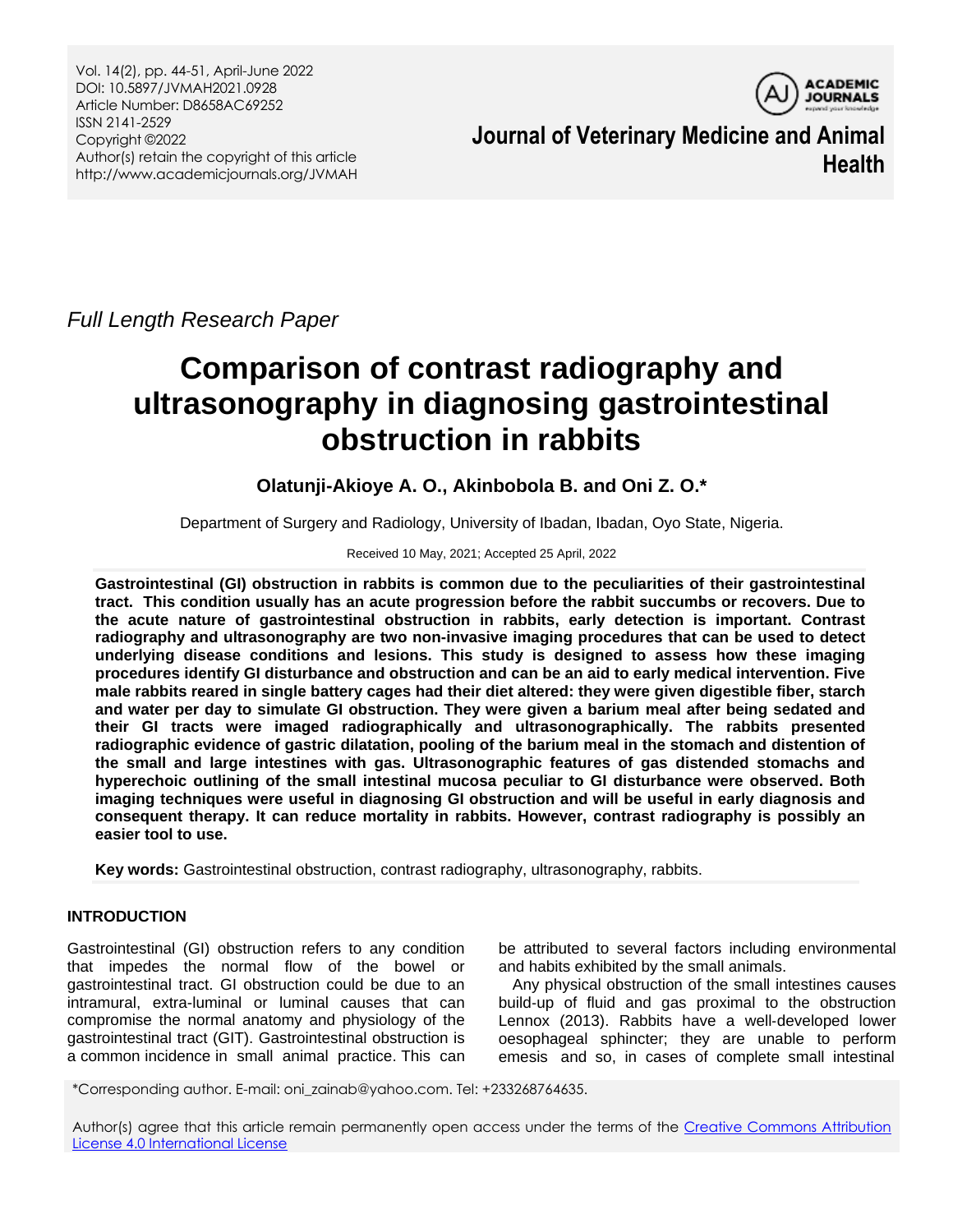obstruction, the progression of gastric/intestinal dilation is rapid (Harcourt‐Brown, 2013).

Causes of GI obstruction may vary from swallowed foreign objects to neoplasia. However, intussusception is recognized as a common cause of bowel obstruction in small animals. Intestinal adhesion is a common cause of bowel obstruction in cats (Levitt and Bauer, 1992). In rabbits, the common cause of GI obstruction is the impaction of faecal content with fur, polyester, nylon and other indigestible materials leading to a blockade. Linear or small foreign bodies are more likely to cause partial obstruction whereas round objects are likely to cause complete obstruction (Gibson, 2015). The most common cause of small intestinal obstruction in rabbits is a pellet of compressed hair (not to be confused with gastric trichobezoars) which were found to be responsible for 82% of cases in a retrospective study (Harcourt‐Brown, 2007). Other less frequent causes of obstruction include ingested foreign material, strictures, intussusception, abscesses, adhesions, herniation and neoplasia (Schumann and Cope, 2014).

The most common sites of obstruction are the proximal duodenum and the ileocecocolic junction but obstruction can occur at any point along the small intestine (Oglesbee and Jenkins, 2012). Obstructive Ileus can occur following ingestion of foreign objects and can be difficult to distinguish from gastrointestinal stasis. History, clinical examination and radiography can all be used to distinguish these conditions. An accurate diagnosis ensures the rabbit receives the correct treatment (Jennifer, 2013).

Clinical signs of gastrointestinal disease can vary widely. The prognosis of the mammal patient with gastrointestinal disease depends on the timing of the diagnosis and initiation of treatment. Surgical conditions such as gastrointestinal obstruction can have a good outcome if diagnosed early (Ritzmann, 2014). Clinical signs that accompany GI obstruction include vomiting, diarrhea, constipation, tenesmus, anorexia and weight loss. The cause and onset of clinical signs and disease depends on the rate at which the obstruction develops and whether the obstruction is partial or completes (MacPhail, 2002). Depending on the inciting factor, the site of obstruction may undergo tissue damage and necrosis, perforation, leading to endotoxemia, and hypovolemic shock. Therefore, GI obstruction should be treated as an emergency (Gibson, 2015).

In small animal veterinary practice in Nigeria, diagnostic methods commonly include evaluation of clinical signs, laboratory tests, manual palpating and manipulation of the suspected area to detect the presence of foreign bodies. However, despite the timesaving advantage of these methods, accurate diagnosis may not always be achieved due to the result or tentative diagnosis being subject to the clinician's expertise and judgment. Gastrointestinal tract can be investigated by means of contrast radiography, fluoroscopy (Wray and Blunden, 2006), ultrasonography (Shorvon et al., 1987; Boysen et al., 2003), nuclear medicine (Balogh et al, 1999), computed tomography (Kim et al., 2004; Megibow et al., 1983) and magnetic resonance imaging (Kuriashkin and Losonsky, 2000) in animals and humans. Carrying out diagnostic imaging has been a helpful means of observing GIT. Sonography scanning techniques of the GIT present normal anatomy and appearance of the stomach, small intestine and large intestine as well as the ultrasound appearance of GIT inflammation, neoplastic disorders and obstruction (Larson and Biller, 2009). Radiography can also assist with the diagnosis of GI obstruction depending on the nature of the foreign body, that is, radiopaque foreign bodies and complete obstruction may result in radiography findings such as ileus and intestinal loop dilation with fluid or gas. Contrast radiography is useful in detecting radiolucent foreign bodies that create filling defects and in cases of intussusception. The most commonly used contrast media is Barium sulphate.

This study assessed the use of contrast radiography followed by sonography as is commonly done in clinical settings as tools for early detection of GI bowel obstruction.

#### **MATERIALS AND METHODS**

The experiment was done at the Department of Surgery and Radiology, University of Ibadan, Nigeria. The animals were handled in accordance with the Animal Care and Use Committee (ACUREC) of the University of Ibadan. Five male indigenous breeds of rabbits, weighing between 0.9 and 1.5 kg were used. They were aged between 3 and 6 weeks.

The experiment was initiated by altering the feed ration of the rabbits. The concentrate feed was altered to increase calories similar to a broiler finisher diet. Plant and fiber rations were completely eradicated from their meal ration and starch was incorporated into the concentrate to make boluses for the animals. Water intake was also reduced by almost 60% to aid the formation of compact feces. Water was given using syringes and was pegged at 80 ml per day per rabbit. The water ration was calculated using previous studies of water consumption in rabbits and derived an average of 200 ml of water per day. The battery cages where the rabbits were kept had a pellet collector beneath for monitoring the number of faecal pellets passed per rabbit per day. The highlights of changes in the feeding regimen and its impact on the study based on timelines are shown in Table 1. With close monitoring, it was observed that in the first 3 days, the rabbits became diahoeric. At the signs of complete anorexia, bloat and rectal prolapse in the rabbits, radiographs were taken to diagnose GI obstruction.

#### **Radiographic procedures**

Contrast suspension (7 ml), using a 5 ml syringe, was administered to each rabbit while they were still conscious. After administration of the contrast media, the rabbits were sedated using intramuscular injections of Ketamine (35 mg/kg) (Ketamin® Rotexmedica Germany) and Xylazine (5 mg/kg) (Kepro Holland).

Extended ventrodorsal and lateral radiographic views were taken.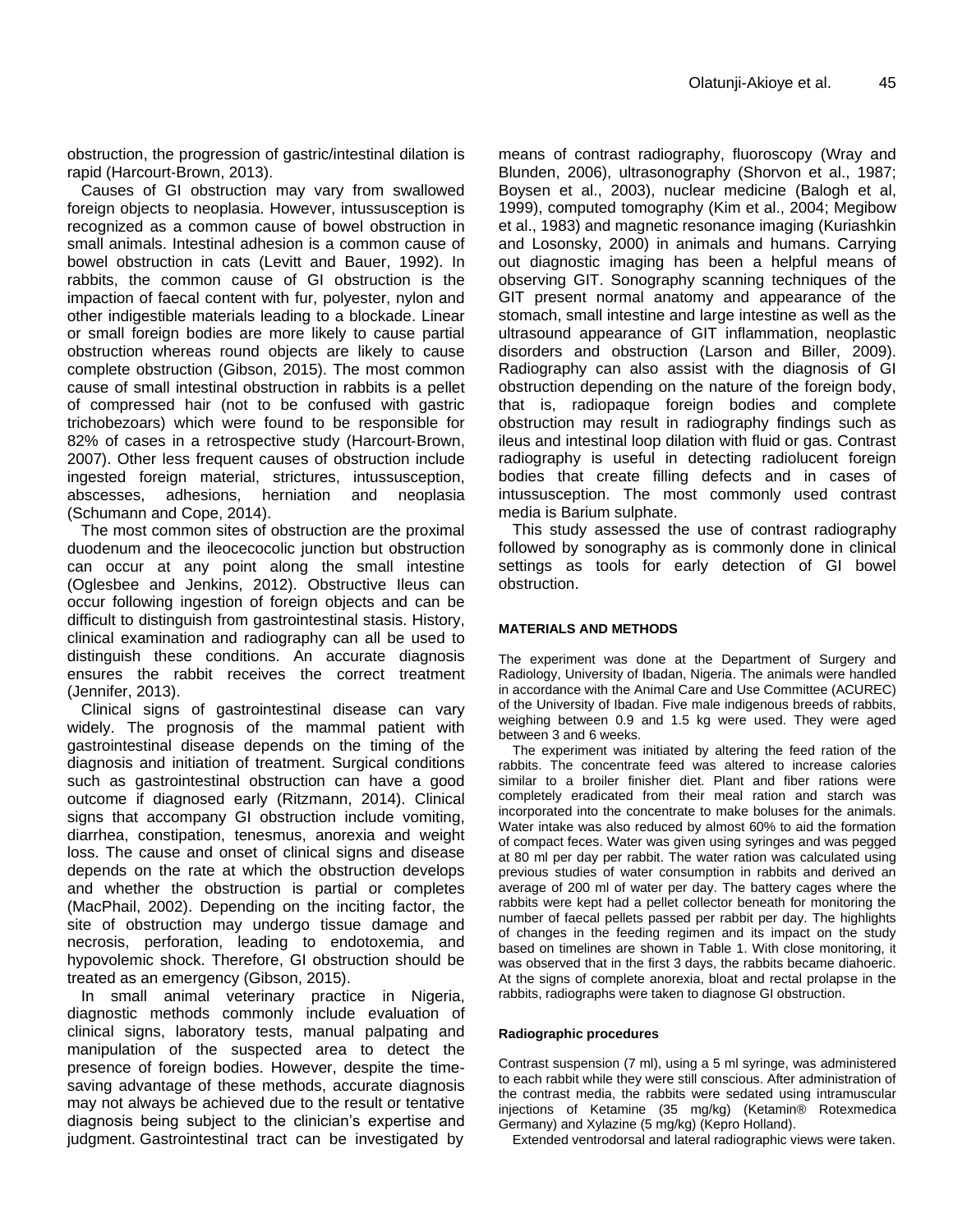| <b>Timeline</b>             | <b>Food Ration composition</b>                                                                                                                             | <b>Observation</b>                                                                                                                                                                                                                                                                   | Implication                                                                                                                                                                                                                      |
|-----------------------------|------------------------------------------------------------------------------------------------------------------------------------------------------------|--------------------------------------------------------------------------------------------------------------------------------------------------------------------------------------------------------------------------------------------------------------------------------------|----------------------------------------------------------------------------------------------------------------------------------------------------------------------------------------------------------------------------------|
| 16/11/2019-<br>23/11/2019   | Feed: Broiler finisher pellets,<br>120 g per rabbit per day.<br>Water regimen: 80 ml per<br>rabbit per day.                                                | Initial acceptance of feed,<br>production of diarrheic faecal<br>pellets. Anorexia in some of the<br>rabbits. Nuisance habits in other<br>rabbits such as pica.                                                                                                                      | The diarrhea may have been as a<br>result of a decline in coprophagy. This<br>led to the production of soft feces<br>instead of hard pellets. The high energy<br>content of broiler finisher marsh may<br>have induced diarrhea. |
| 23/11/2019-<br>4/12/2019    | Feed: Finisher pellets mix<br>with raw starch in a 3:2 ratio<br>120 g per rabbit per day.<br>Water: 80 ml per day per<br>rabbit administered in one<br>go. | Dry small and hard pellets<br>presenting white streaks. Minimal<br>to zero urination. Sternal<br>recumbency of some of the<br>rabbits. 30% pellet production<br>alongside complete anorexia in<br>one rabbit.                                                                        | The incorporation of uncooked starch<br>with the feed seemed to amplify<br>dehydration. Although the diarrhea saw<br>a complete decline, the rabbits<br>exhibited a greater level of discomfort.                                 |
| 05/11/2019-<br>09/11/2019   | As above                                                                                                                                                   | The rabbits continued to pass dry<br>and small hard pellets.                                                                                                                                                                                                                         | The rabbits appeared to be coping with<br>the gastrointestinal change but not<br>showing symptoms of any discomfort.                                                                                                             |
| $9/12/2019 -$<br>12/12/2019 | Feed: Finisher pellets mixed<br>with raw starch, nylon, and<br>polyester. Water: 80 ml per<br>day per rabbit administered<br>in one go.                    | The rabbits that still had an<br>appetite selectively consumed the<br>nylon and polyester neglecting the<br>pellet and starch mix. One of the<br>rabbits on close inspection showed<br>a physical rectal prolapse. 0% of<br>pellets were passed in the last 3<br>days of this study. | The indigestible materials may have<br>formed an impaction leading to total<br>anorexia in all the rabbits. The rabbits<br>were scheduled for radiographic<br>imaging and ultrasounds.                                           |

**Table 1.** Schedule of feed ration in rabbits to cause gastrointestinal obstruction.

Source: Author 2022

Exposure factors of 50 kvp/5 mAs were used for the dorsoventral view while 50 kvp/ 7.5 mAs was used for the lateral view.

#### **Ultrasonography procedures**

Ultrasonographic images were acquired using transducer frequency between 3 and 5 Mhz. This procedure was carried out on different (alternate) days from contrast radiography. This is because radiography is usually the primary diagnostic tool in most Nigerian clinical settings and ultrasound is a close second. The rabbits were carefully restrained manually after the application of ultrasound gel on the shaved abdomen. The scans focused on the left lateral abdomen.

## **RESULTS**

## **Contrast radiographic images**

Contrast radiograph exposed between 0 and 10 min of barium meal administration. Contrast media delineates upper respiratory tract (Figure 1). The contrast media is present in the upper gastrointestinal tract, that is, oesophagus and the contrast media flows to the proximal stomach (Figure 1, orange line).

Gas distended large intestines can be observed in the radiograph (Figure 1, green line drawing). A lone gas pocket can be observed ventral to the stomach (Figure 1, blue line drawing).

Contrast radiograph exposed between 15 and 25 min of barium meal administration shows contrast media within the stomach (Figure 2, orange line drawing). Several gas pockets within the small intestine and frothy gas with feacal material can also be observed in the large intestines (Figure 2, green line drawing).

Contrast radiograph exposed between 30 and 45 min of barium meal administration shows contrast media pooling in the stomach (Figure 3). The large intestines are ballooned and distended with air as seen with most of the other views and the stomach is dilated and filled with the contrast media (Figure 4).

Most of the radiographs show a relative oversize between the abdominal region and the animals' body. This may be due to the accumulation of gas and/or fluid in the gastrointestinal tracts of the rabbits.

#### **Ultrasonographic images**

Evaluating the ultrasonograms requires a different approach from evaluating contrast radiographs. The quality of images acquired is highly dependent on the frequency of the transducer used.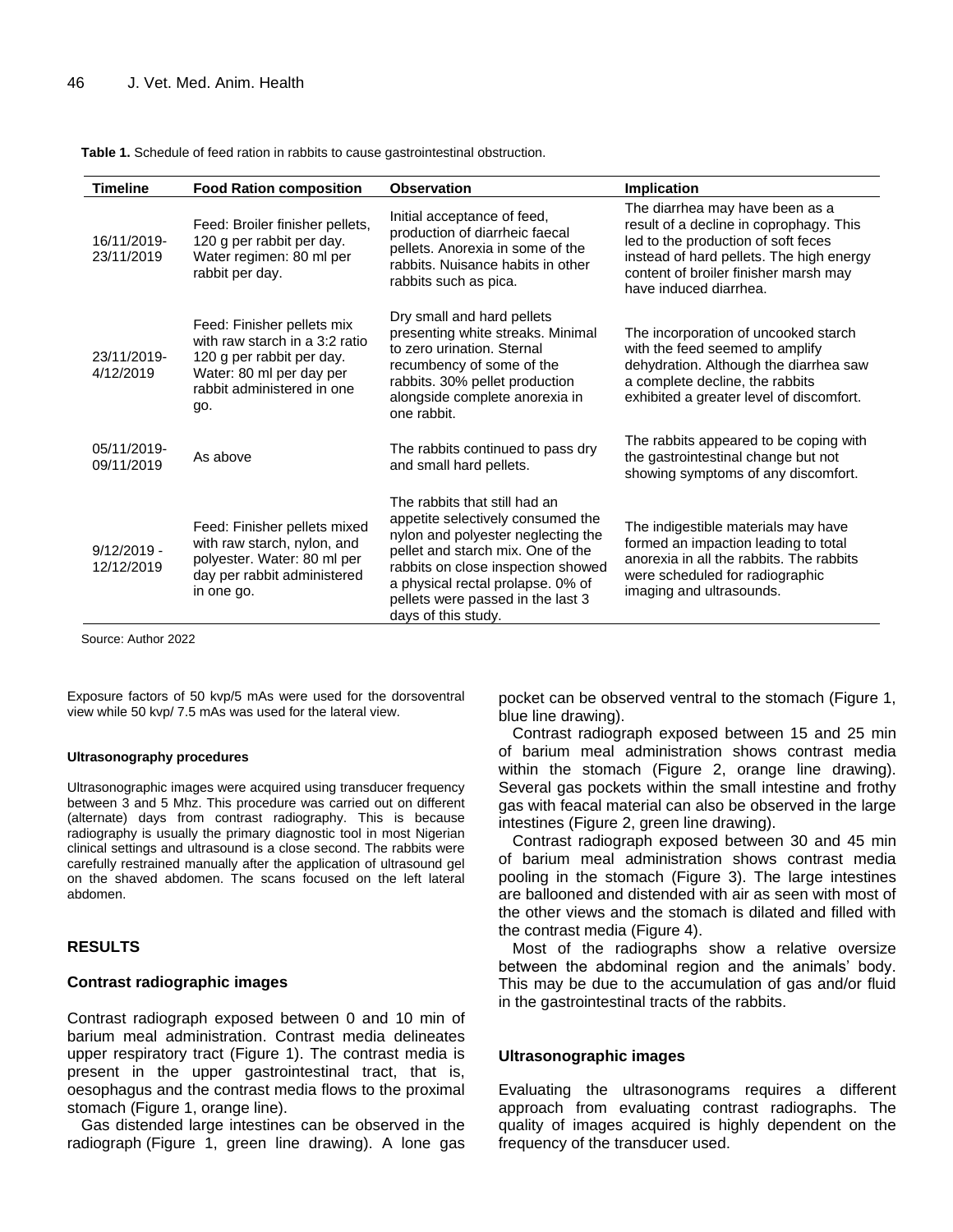

**Figure 1.** Contrast Radiograph showing early images of upper gastrointestinal tract (Left lateral view). Source: Author 2022



**Figure 2.** Contrast radiograph demonstrating gastric filling with contrast media into the stomach (Dorso-ventral view).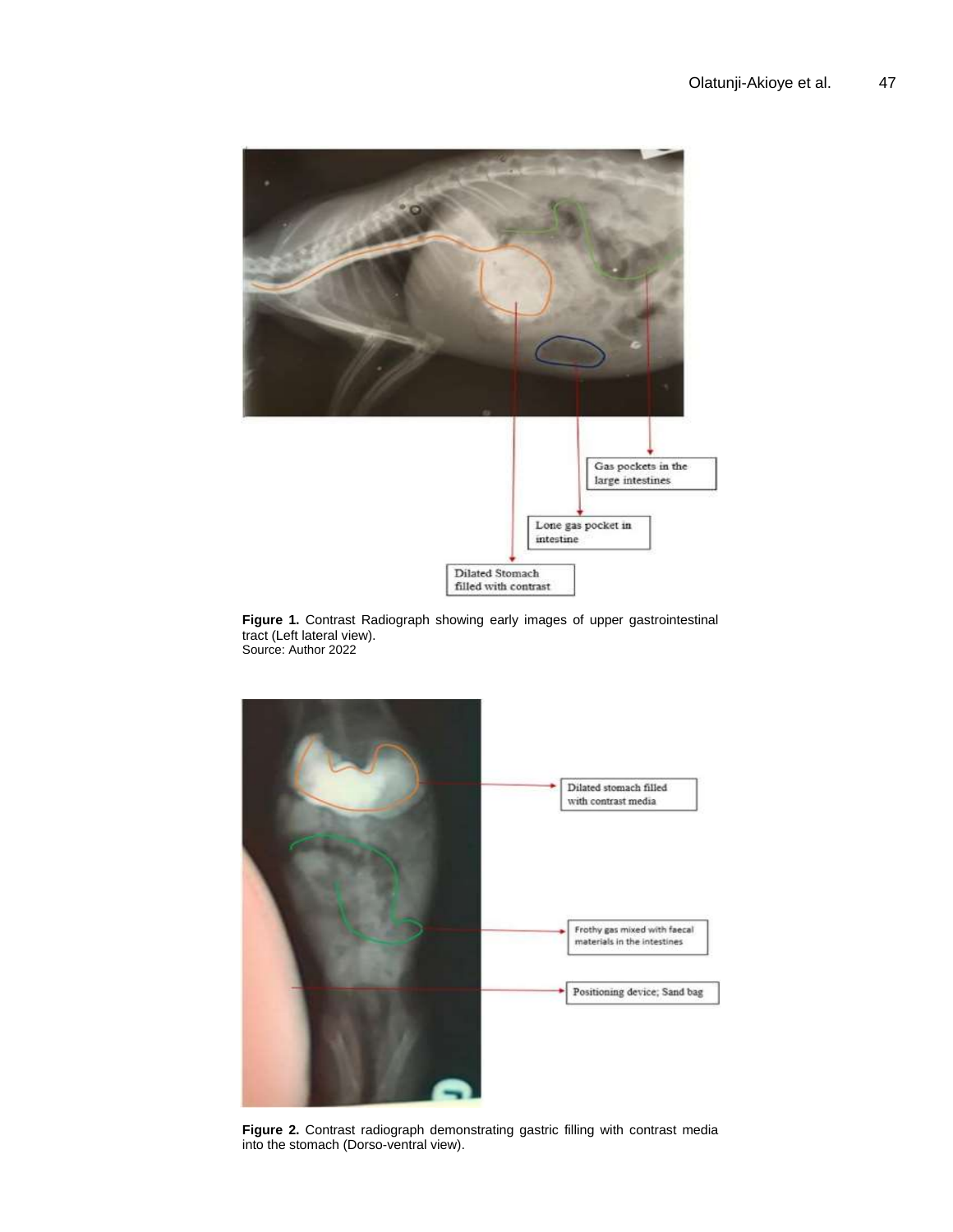

**Figure 3.** Contrast radiograph showing contrast media in the dilated stomach and streaks of contrast in the intestines with gas pockets in the large intestines (Right lateral view). Source: Author 2022



**Figure 4.** Contrast radiograph of the distal GIT showing gas in the small and large intestines (left lateral view). Source: Author 2022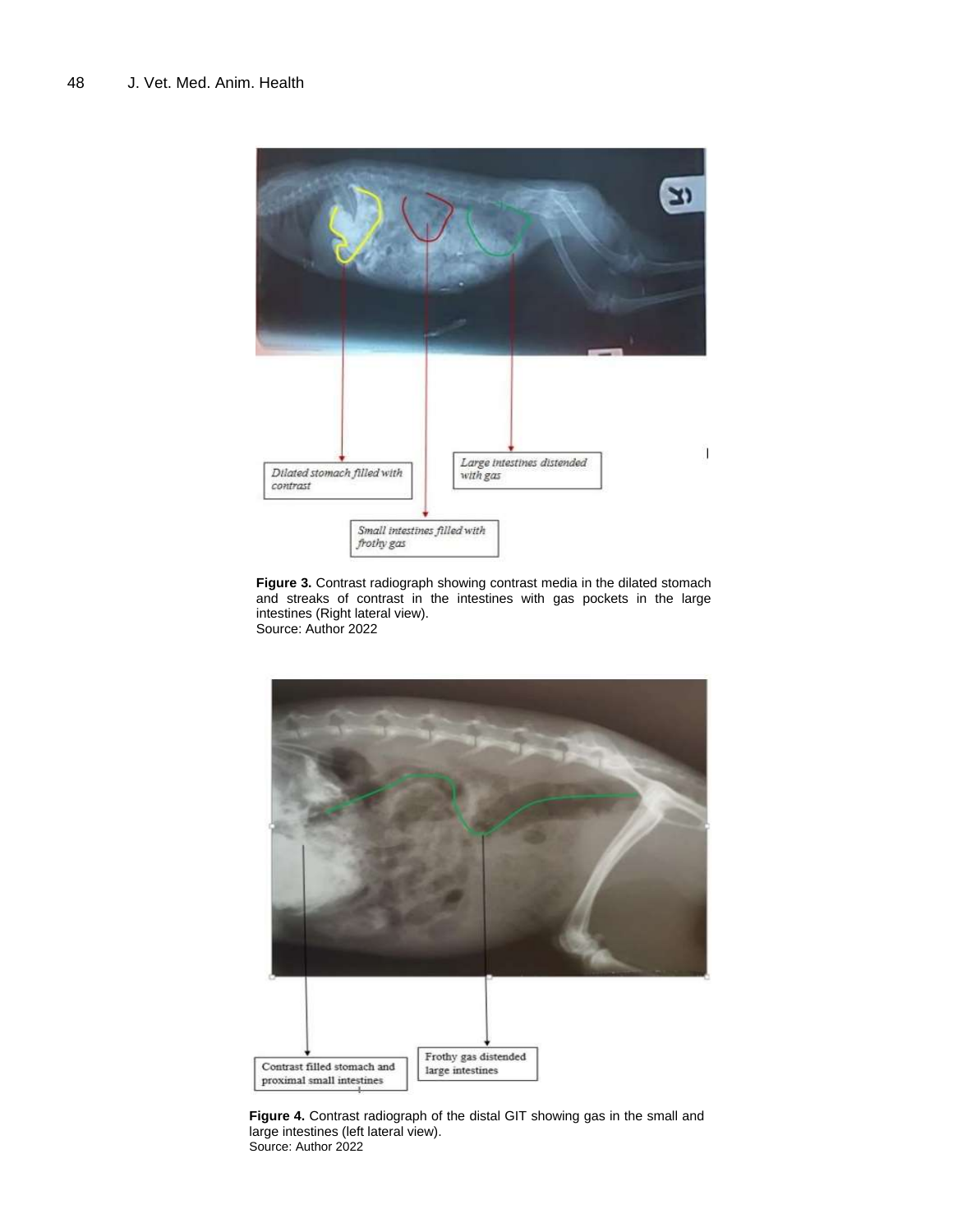An artefact commonly observed from these ultrasonograms is the reverberation artefact which is produced by luminal gas in the GIT (Figure 6). Intestinal loop overlap, low transducer frequency and the size of the rabbits made it difficult to distinguish intestinal layers based on their echogenicity. The most commonly observed layers in this study were the hyperechoic mucosa and the hyperechoic submucosa. Absence of the rugal folds usually present in the stomach are also indicative of distension or may have just been due to the frequency of the transducer used. Presence of ingesta mixed with gas in the stomach was detected on the ultrasonograms (Figure 7) and together with dimensions of the mucosa in several segments of the small intestine which were poorly observed probably due to the range of the ultrasound machine may help to diagnose gastrointestinal obstruction in these animals. An ultrasonogram of the stomach filled with fluid and ingesta and gas as evidenced by the reverberation artefacts was observed. Mucosa is strongly hyperechoic and submucosa is slightly apparent.

## **DISCUSSION**

As demonstrated in this study, most GI disturbances present with clinical signs like anorexia, recumbence, abdominal distension and constipation (Gibson, 2015). The observations from this study have made it evident that other GI disturbances such as ileus, GI stasis, GI obstruction and gastroenteritis may present the same clinical signs. Thus, clinical signs are insufficient for accurate diagnosis and would require more definitive means of diagnosis. Plain radiographs show little or no detail of the outlines of internal organs, and the gastrointestinal tract is visible only if marked by gas or radiopaque foreign bodies (Kim et al., 2004). Clinical evaluation of gastrointestinal obstructions are usually radiographic followed by ultrasound and with contrast media, this study demonstrates no interference with ultrasonography.

GI disturbance had a very acute phase in the rabbits that were affected and death occurred in 2 of the rabbits in 3 to 4 days of observing related clinical signs. Necropsy revealed mostly empty stomachs and gas filled intestinal loops with a pungent smell suggesting some putrefaction of the intestinal contents. In rabbits, fiber is an important component of GIT health but when anorexia or dietary inadequacies alter the balance, GI stasis results which can then lead to inhibition of normal GIT peristalsis (Davies and Davies, 2003). When GI motility is impaired, ingesta can accumulate in the stomach. Fluid is absorbed from the stomach. This further compacts the contents causing discomfort, contributing further to anorexia and exacerbating GI hypomotility (Oglesbee and Lord, 2020).

Gastrointestinal contrast study is divided into two types: upper gastrointestinal study (UGI study), barium swallow, that is a radiographic contrast study evaluating the esophagus, stomach and small intestine and lower gastrointestinal study (LGI study) commonly referred to as a barium enema, a radiographic contrast study evaluating rectum, colon and cecum (Lennox, 2013). Results from this study indicate that the contrast radiographs showed more definite signs related to GI disturbance such as barium meal stasis, distension of the small and large intestines with gas and abrupt termination of contrast medium and pooling of the contrast media in the proximal small intestines, as shown in radiograph (Figure 5).

According to a similar study in 2007 by Harcourt-Brown using 76 rabbits, radiography was a useful diagnostic tool because gas and/or fluid in the digestive tract outlined the dilated stomach and intestines. The aforementioned characteristics of survey radiographs are synergized in contrast radiography giving a more accurate idea of the portion of the GI tract affected. In agreement with Ritzmann (2014), who stated that GI diseases seen in small hind-gut fermenters are a result of suboptimal diets lacking high amounts of coarse fiber leading to abnormal cecal fermentation dysbiosis, enteritis and gastric obstruction or volvulus, the feeding regime of the rabbits in this study was based on this. The symptoms seen and diagnosis reached at the end of the study demonstrate that this is true.

The use of ultrasonography in veterinary diagnosis is only second to radiography and is complimentary. The images in this study revealed stomach full of a mixture of gas and food material and accurately showed the small intestinal gas distension which confirms ultrasonography as a diagnostic tool useful for the gastrointestinal tract (Boysen et al., 2003). The pylorus and mucosa of the small intestine revealed as hyperechoic were easily evaluated to confirm the lack of ingesta within and the gas distension could be seen in the increased luminal diameter of the small intestines. In a few of the rabbits, an empty stomach is present with gas distension in both small and large intestines and also gas present in parts of the large intestine. While the radiographic diagnosis is quick and easily identifiable, ultrasound diagnosis requires a more than average competence to identify. Both imaging modalities are however found to adequately demonstrate gastrointestinal obstruction to enable early therapeutic intervention.

A further finding of this study is that the incidence of GI obstruction in rabbits seems high in exotic breeds due to the changes made to their diet (Ritzmann, 2014). However, in indigenous breeds, there is more incidence of GI stasis, gastric dilatation and other GI disturbances. The incidence of true intraluminal obstruction found in exotic breeds may be attributed to the amount of fur produced by the exotic rabbits due to genetics relative to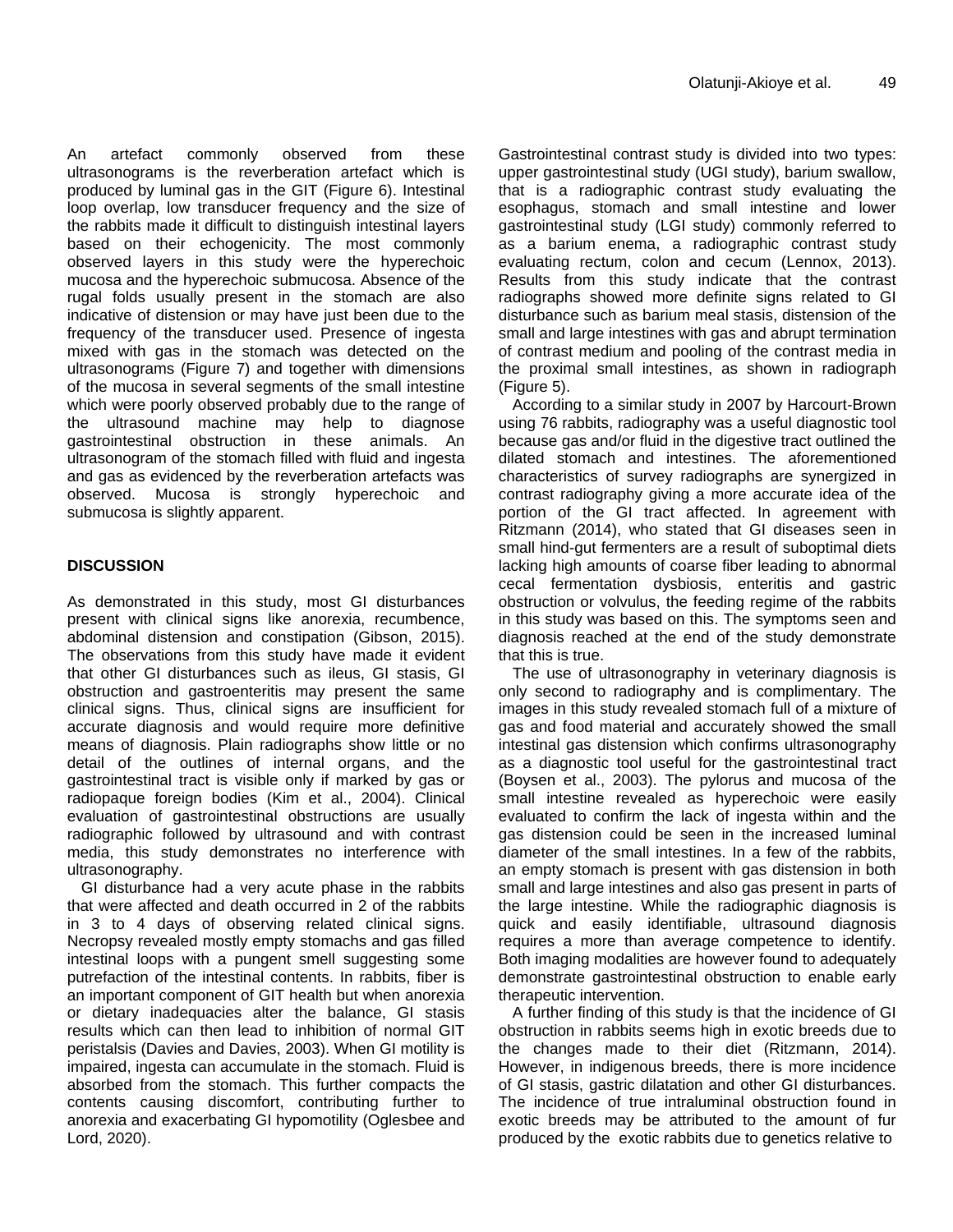

**Figure 5.** Contrast Radiograph showing the presence of the contrast media in the dilated stomach and pooled contrast in the small intestines (Ventro-dorsal view). Source: Author 2022



**Figure 6.** Ultrasonogram showing hyperechoic mucosa and reverberation artifact. Source: Author 2022



**Figure 7.** Sonogram of the stomach filled with fluid, ingesta and gas. Source: Author 2022